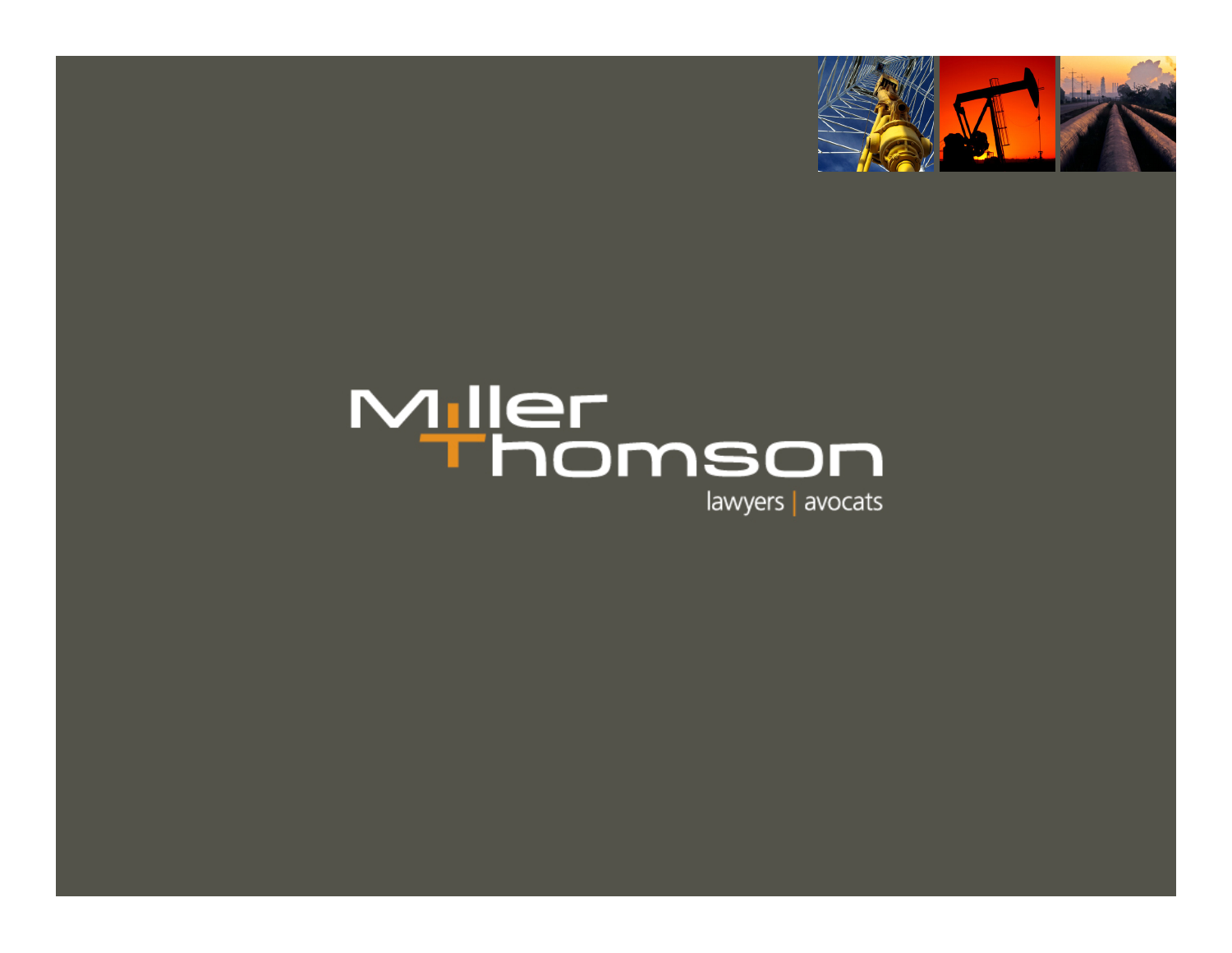

#### Trust AgreementsandTrust Declarations

Tracey D. Stock, P.Eng., J.D., M.B.A.

10 March 2011

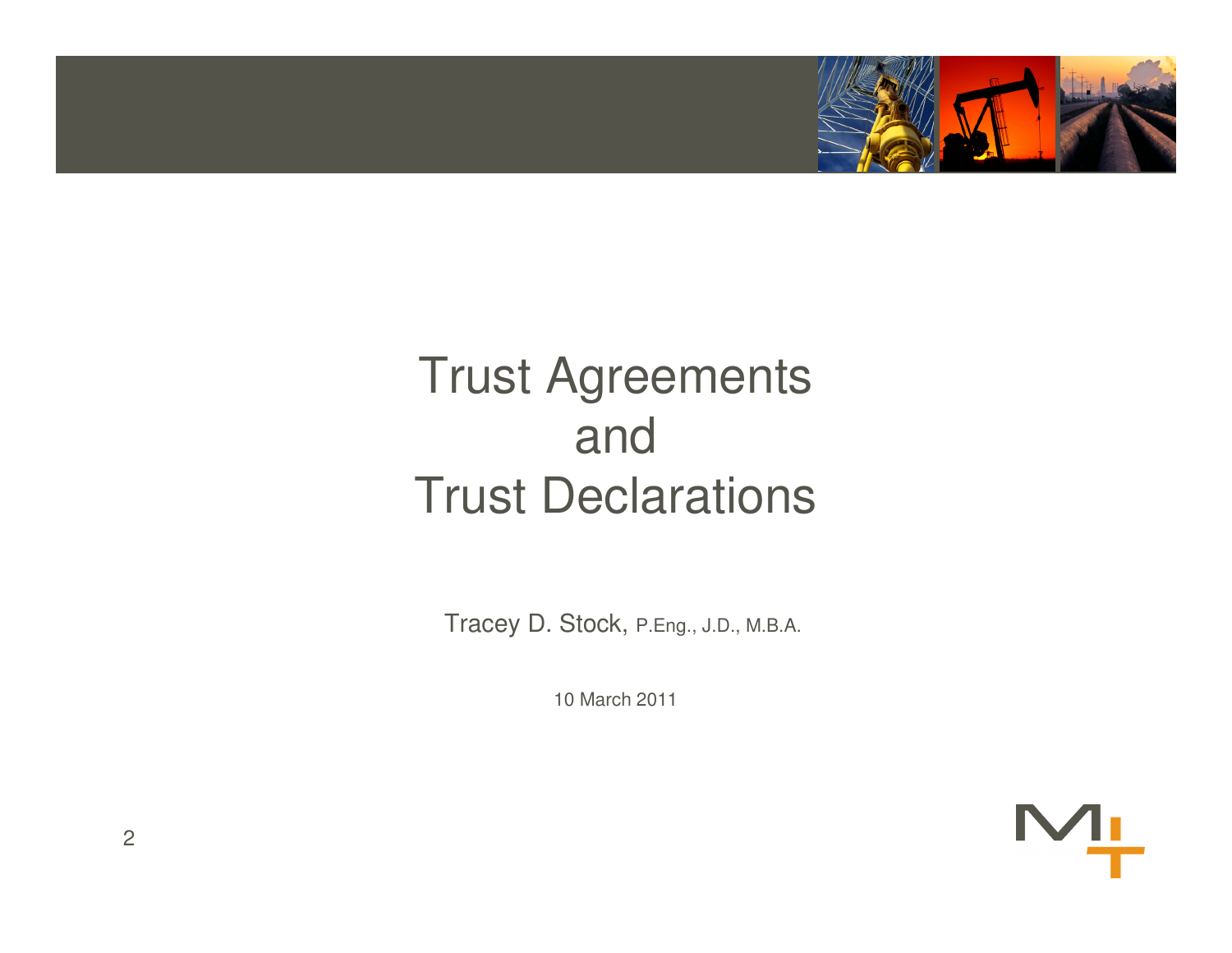

#### **Overview**

- trust agreements and trust declarations are •some of the most common business tools being used in the Canadian oil and gas industry
- • many people drafting, executing, and administering these tools are not aware of their importance or the best practices for their use in land administration and A&D

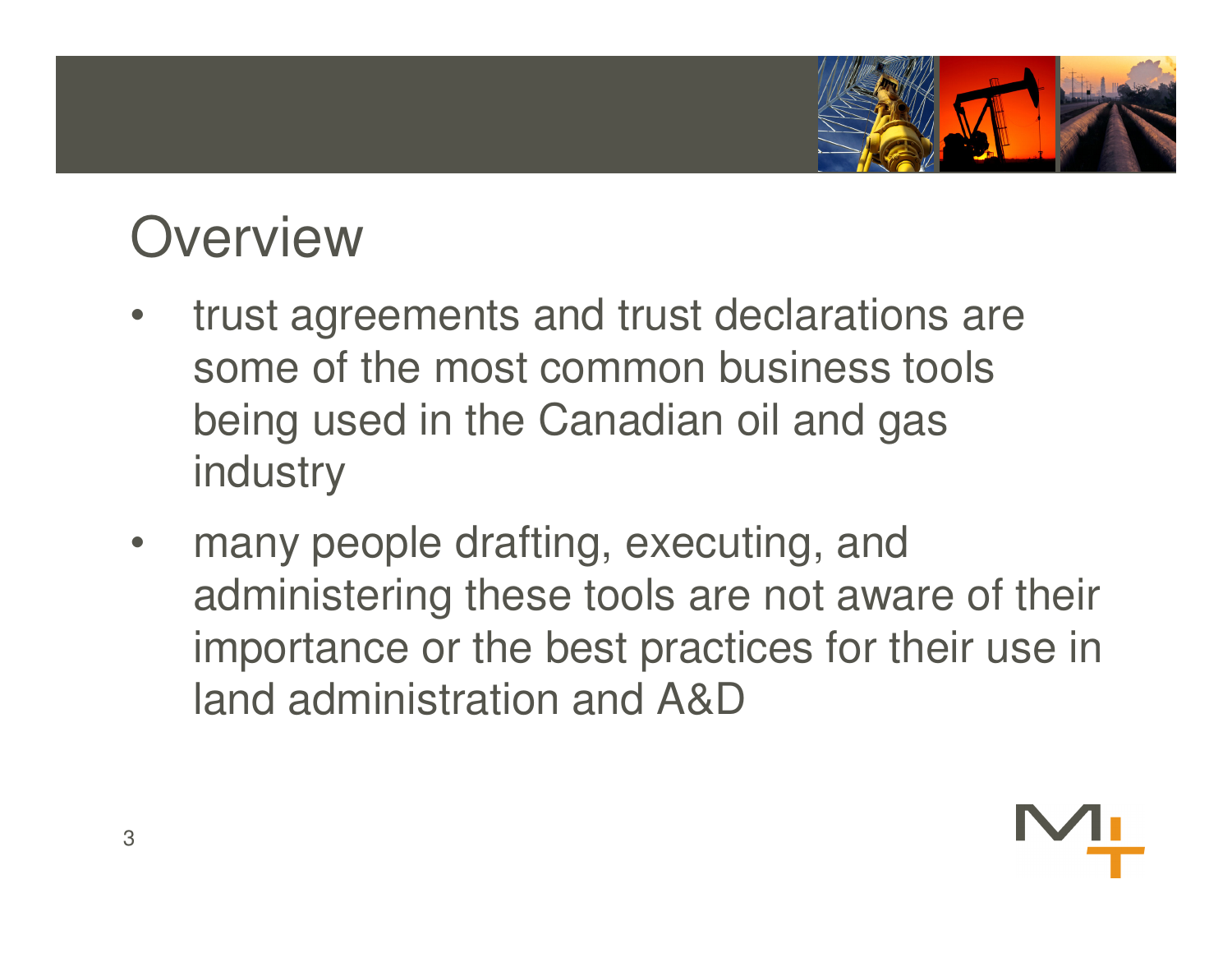

## Background Fun

- $\bullet$  trust law developed in England during the **Crusades**
- $\bullet$  when knights went charging off to the Middle East they had to leave a friend in charge of their lands in order to pay and collect feudal dues

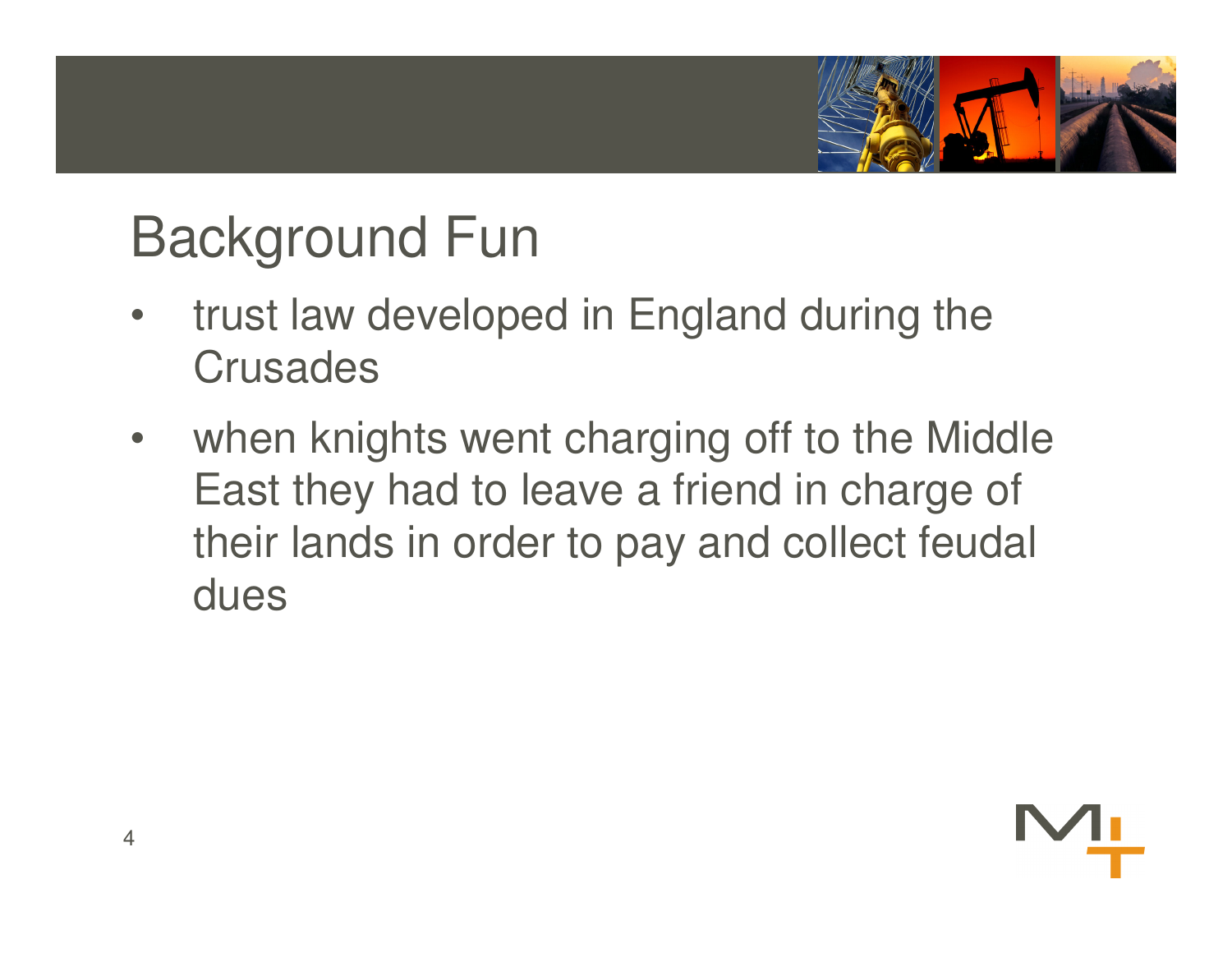

- • before the development of trust law, the only way this could be done was for the crusading knight to convey land ownership to a friend on the understanding that it would be conveyed back when the knight returned
- • often the friend was rather surprised that the knight didn't die on the journey or the battlefieldand actually came home

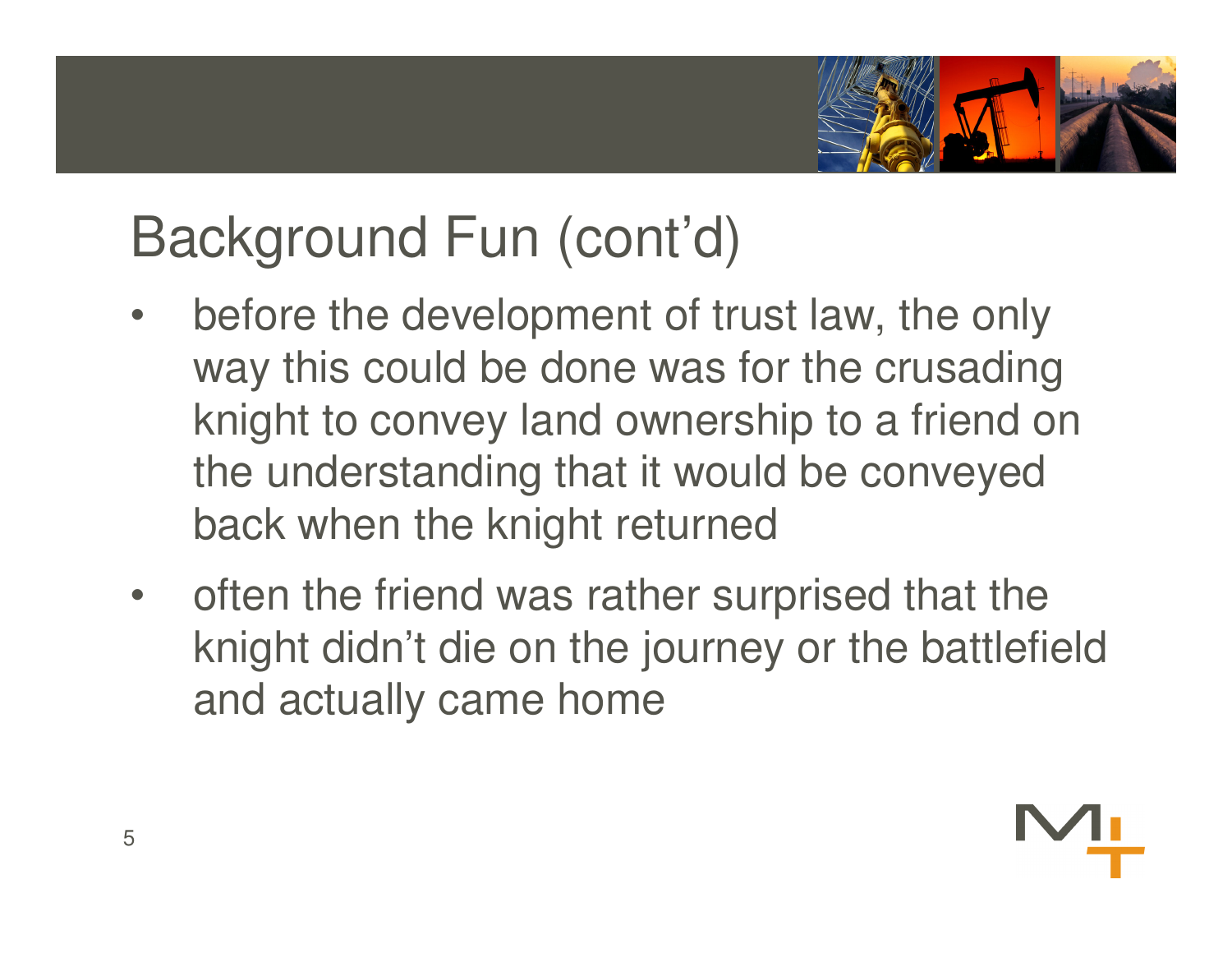

- • many trusted friends were not pleased by this turn of events and refused to give the land back
- • the knight had no recourse except to appeal to the king
- • the king would set things right if he felt like it, but sometimes he was just as happy to let the knight rust in the rain alone and landless

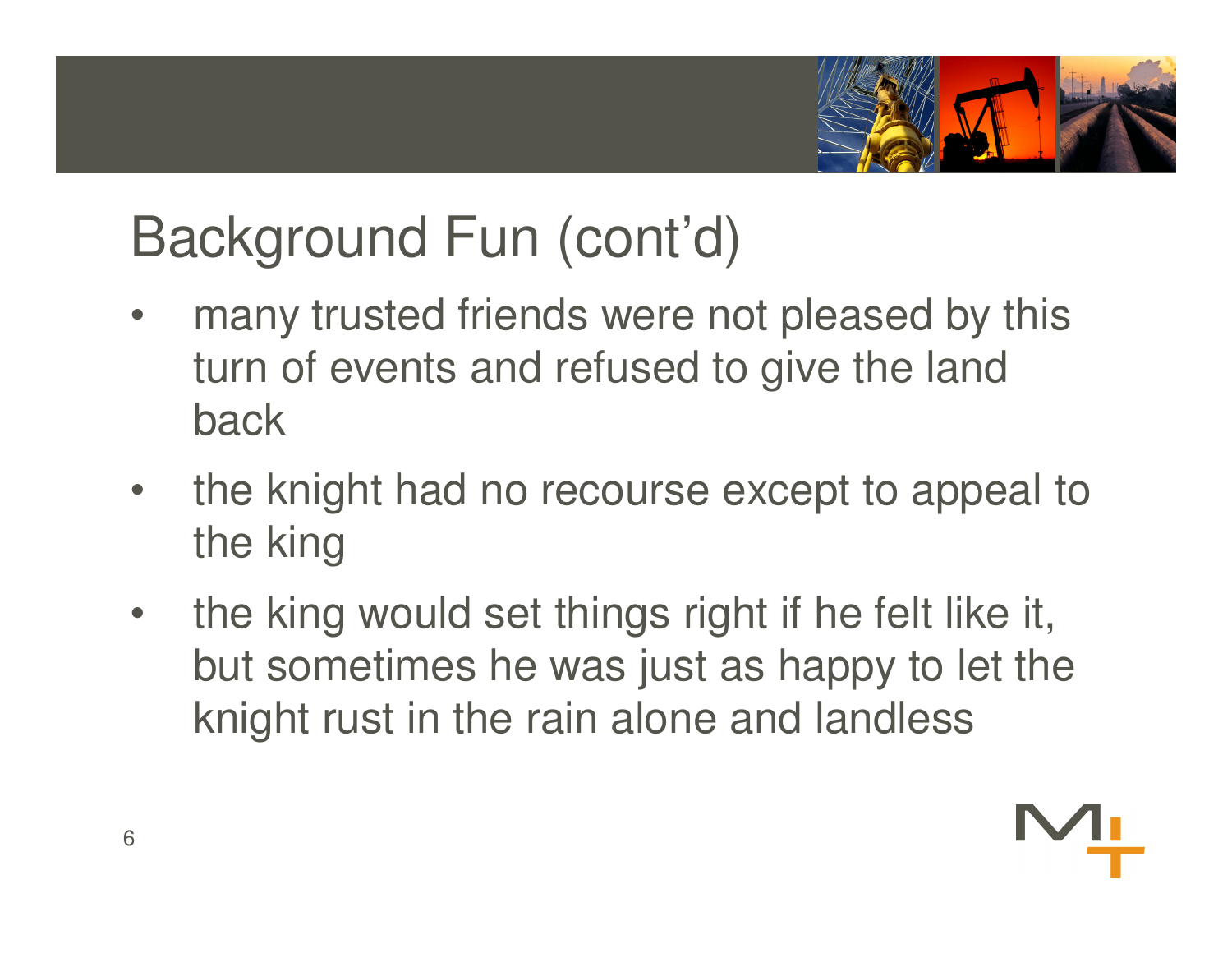

- • this kind of case was became so frequent that the king didn't have time for it anymore
- • delegated the job to the Lord Chancellor by empowering him to do what was just and equitable on a case-by-case basis
- • it became common for the Lord Chancellor to recognize the claims of all returning crusaders

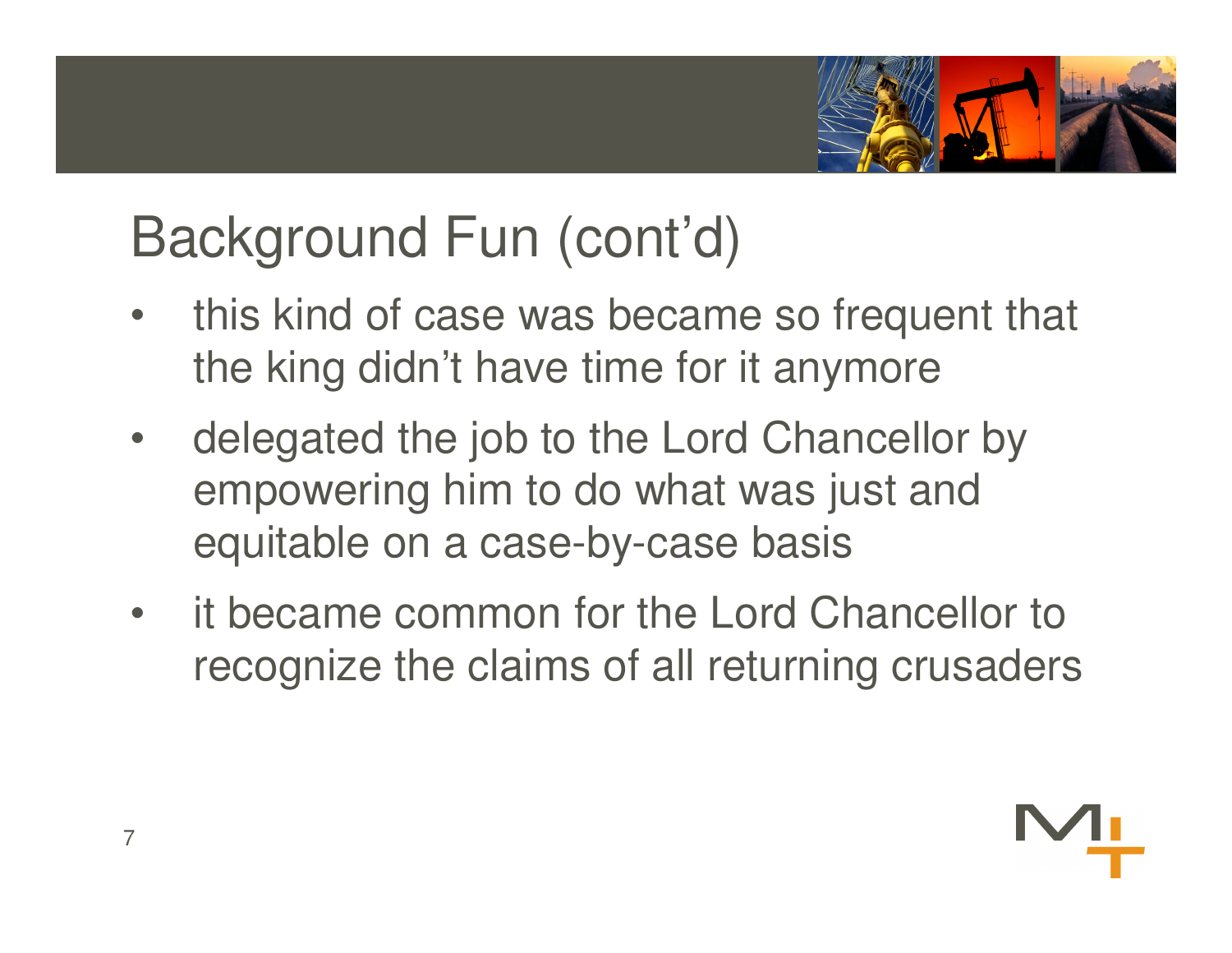

- • the concept developed that the legal owner – the friend – would hold the land for the benefit of the original owner – the crusading knight –and would be compelled to convey it back when requested
- $\bullet$  the crusading knight was the *beneficiary* and the friend was the *trustee*
- $\bullet$  the term *use of land* was coined and in time developed into what we now know as a *trust*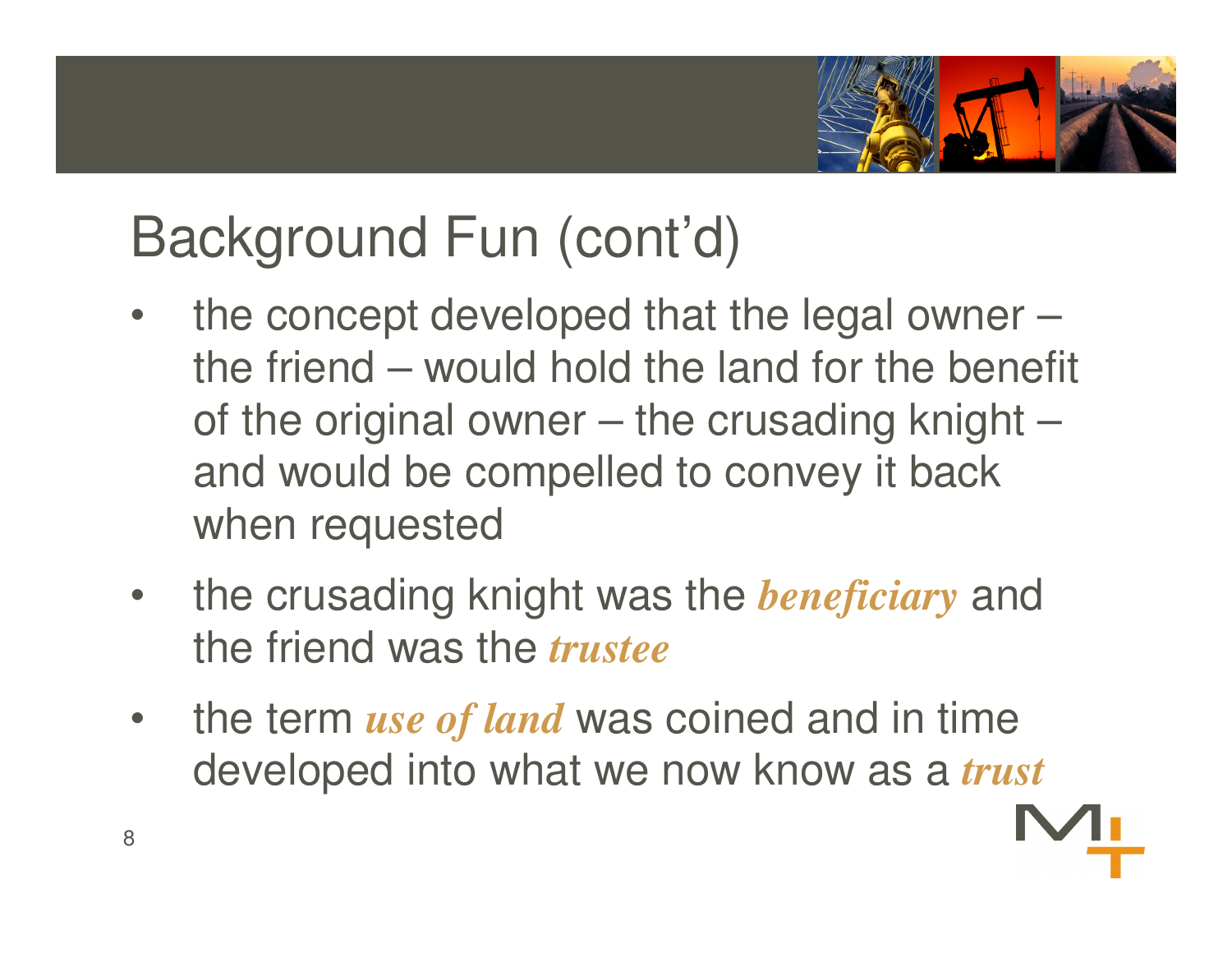

### Trust Components

- $\bullet$  from this history we can see that land interests are made up of two separate components:
	- 1. the *legal* interest (often a registered interested); and
	- 2. the *beneficial*, or equitable, interest

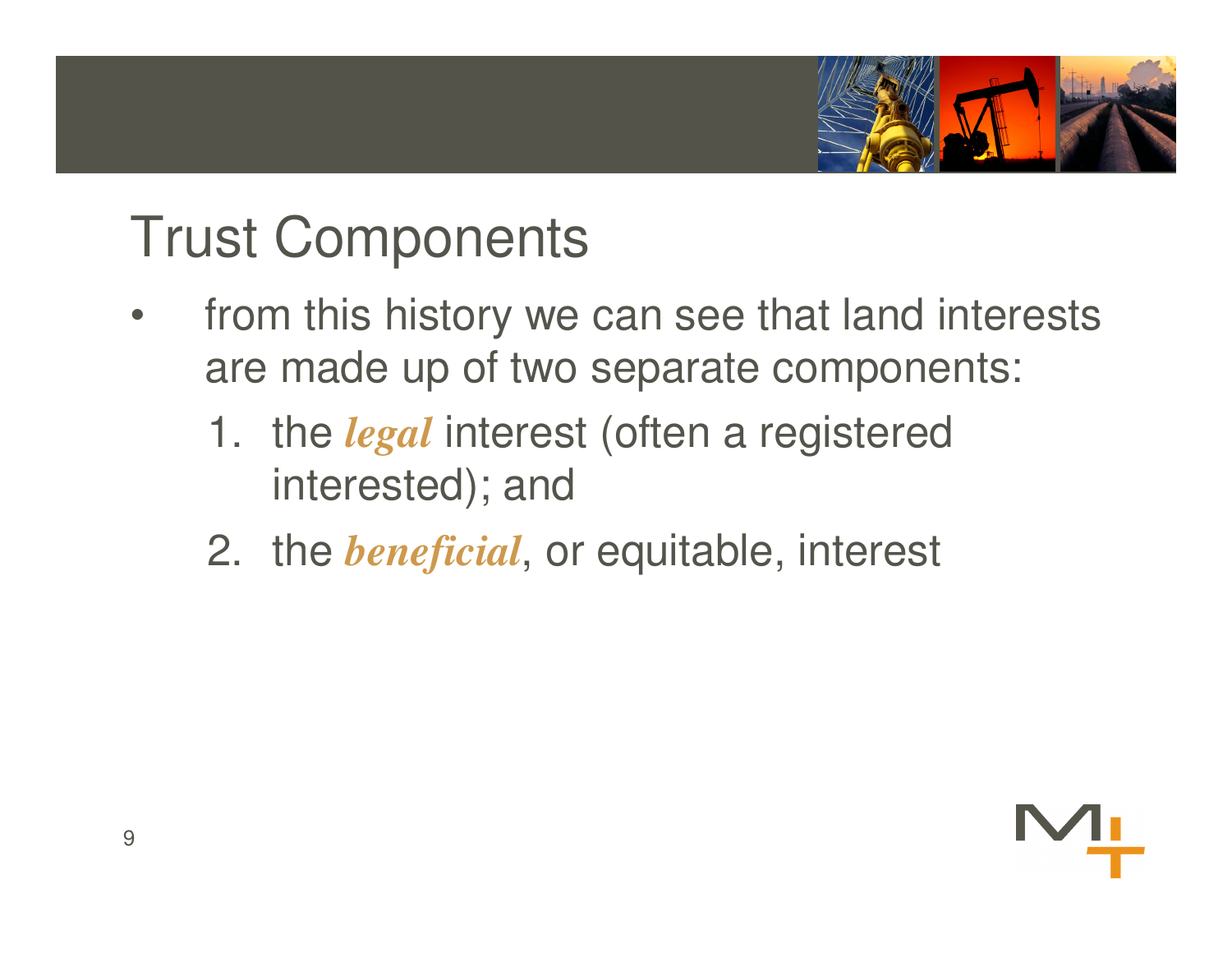

#### Trust Components (cont'd)

- •when the legal owner is using and occupying the land, or benefiting from it, these two interests are bundled together
	- –but, they can be taken apart and held separately
- •when separation of interest occurs, a trust exists
	- $\mathcal{L}_{\mathcal{A}}$  eg. when a land agent holds the legal, or registered, interest in a mineral lease and the land agent's principal holds the beneficial interest

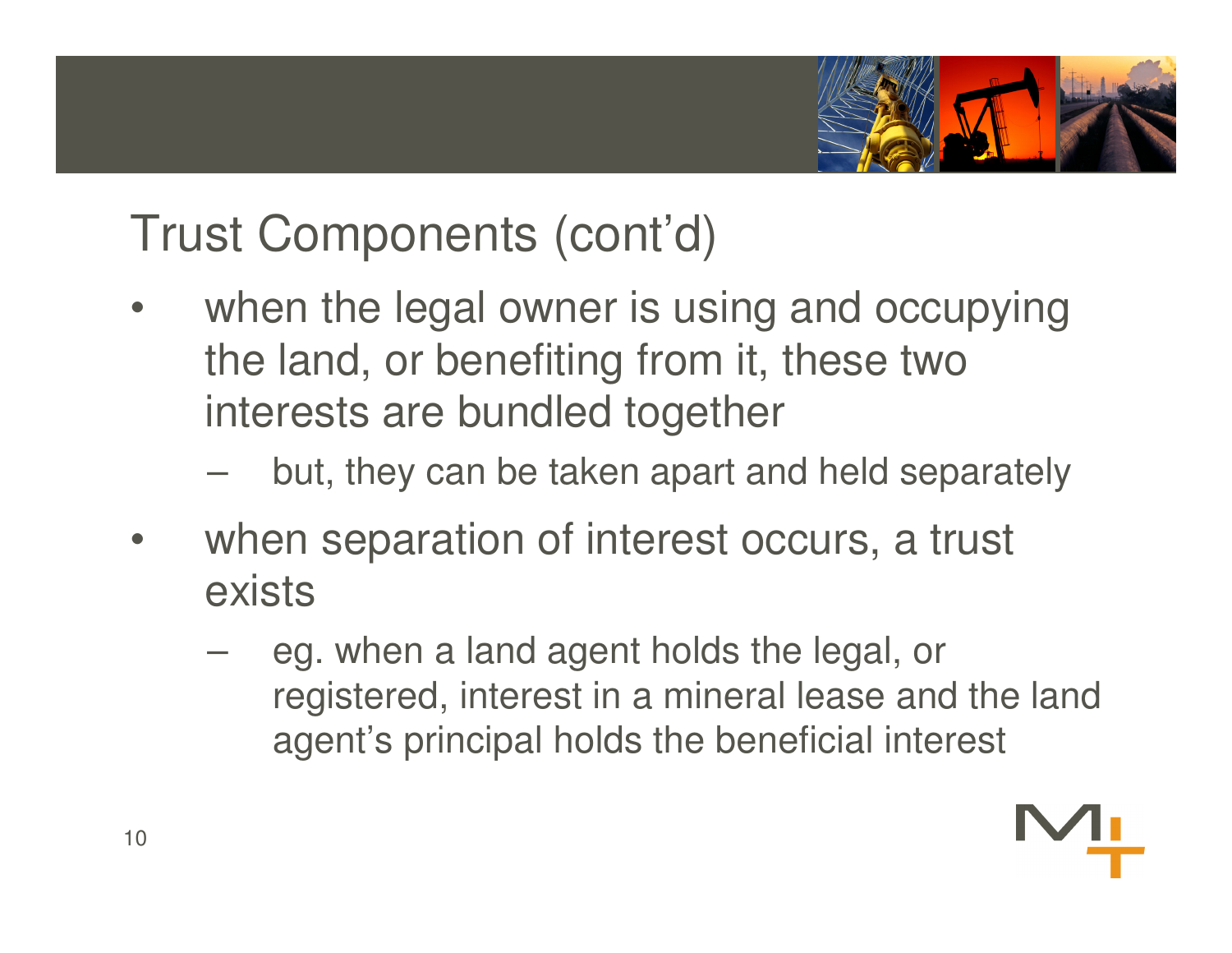

#### Trust Components (cont'd)



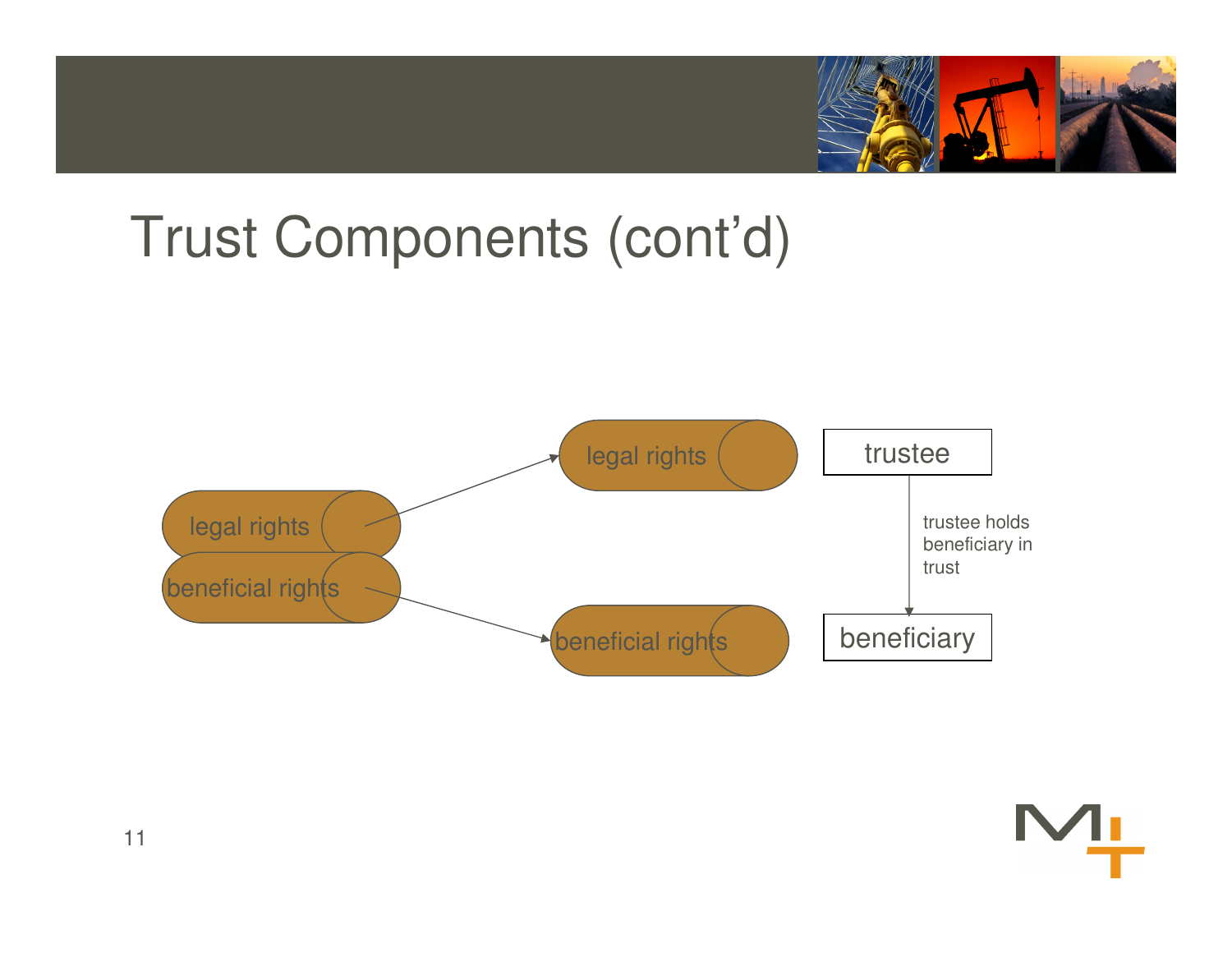

### Trust Law

- • general legal principles:
	- **However the Common**  the trustee owes a fiduciary duty to the beneficiaries of the very highest order
	- **However the Community**  a court will view a breach of trust as a grievous contractual breach and the trustee usually faces significant liability

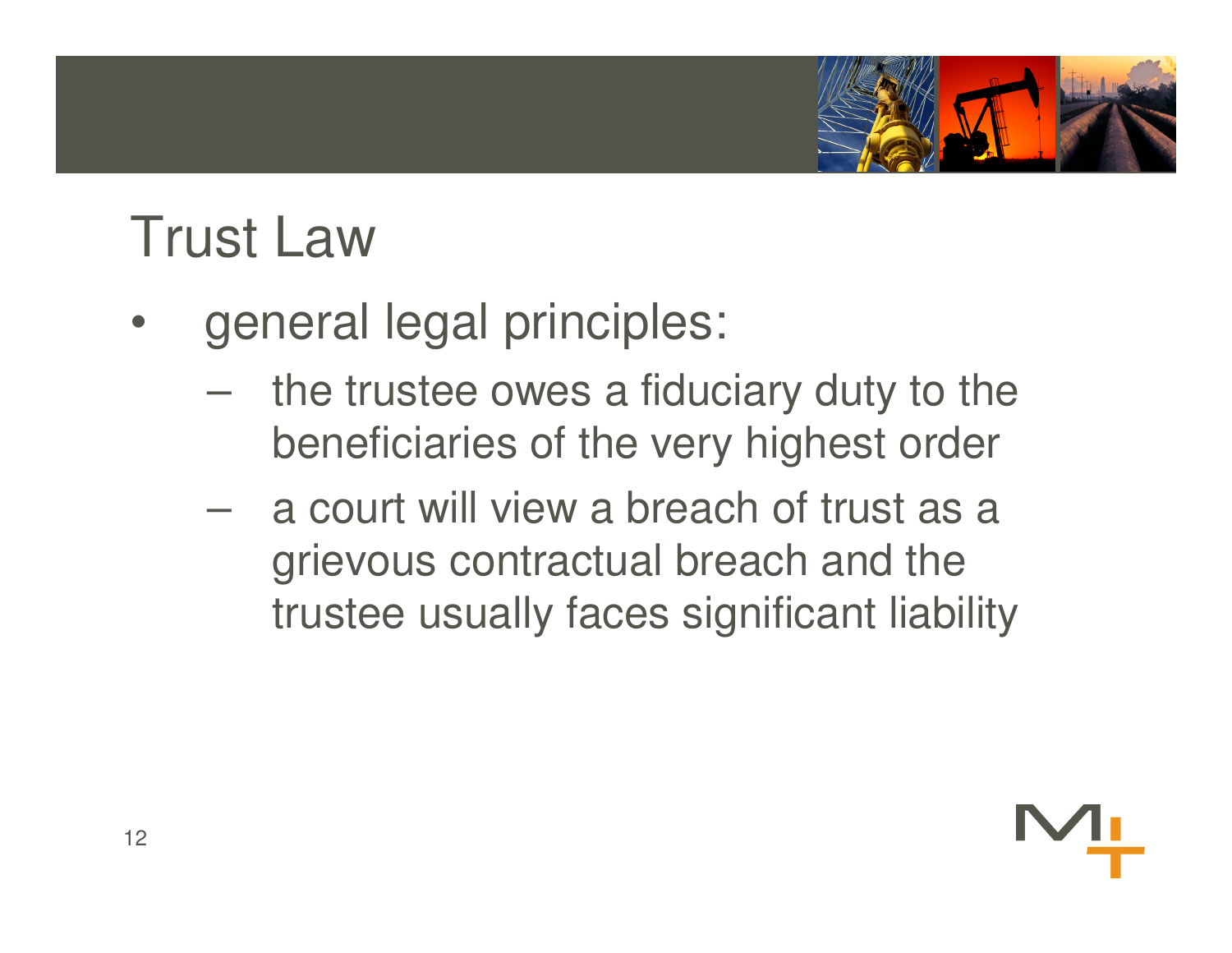

#### Implied Trusts

- • the existence of an underlying trust might not be documented separately
	- $\mathcal{L}_{\mathcal{A}}$  it can come into existence through the conduct of the parties
	- – eg. pre-earning farmouts when one company (farmor) is holding the beneficial right to access and drill on lands in trust for another company (farmee)
- $\bullet$ these are known as *implied trusts*

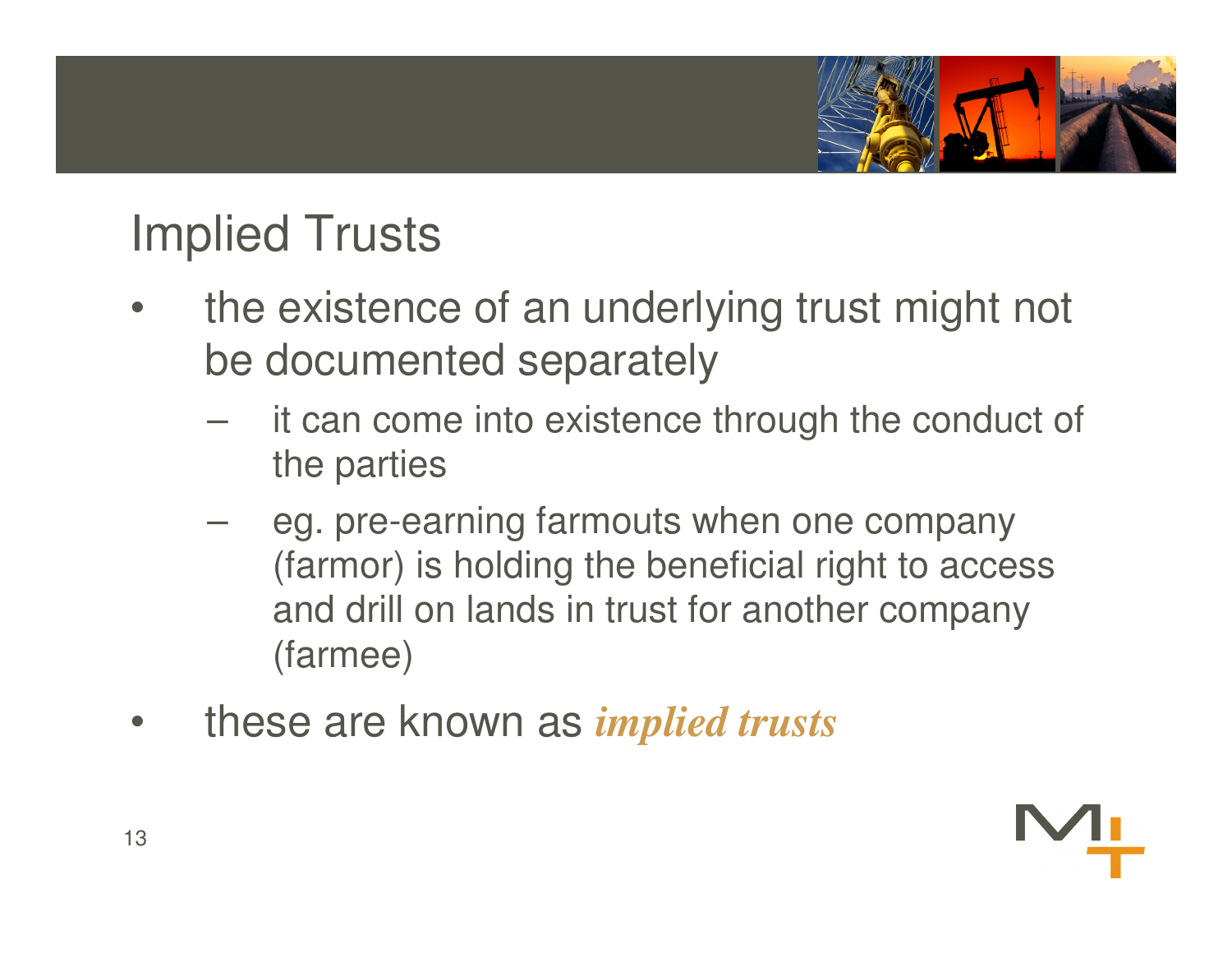

#### Express Trusts

- • express documentation of a trust relationship
	- $\mathcal{L}_{\mathcal{A}}$  , where  $\mathcal{L}_{\mathcal{A}}$  is the set of the set of the set of the set of the set of the set of the set of the set of the set of the set of the set of the set of the set of the set of the set of the set of the expressly confirms the nature of a trust in its own separate agreement
- • sets out how the holder of the legal interest – the trustee(s) – will manage the legal interest on behalf of the holder(s) of the beneficial interest – the beneficiary(ies)
	- –these are known as *express trusts*
	- –most common form is a *trust agreement*

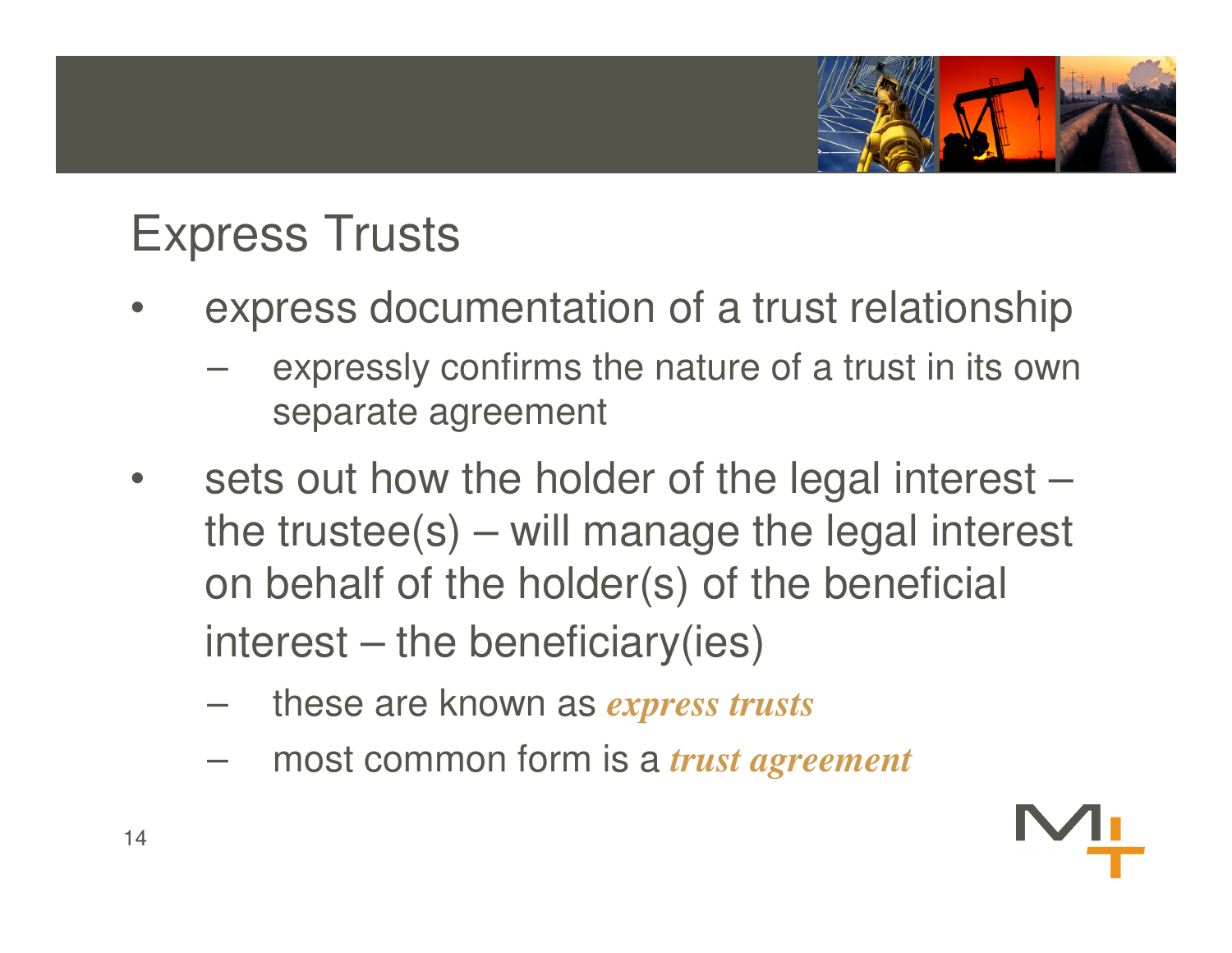

#### Trust Declaration

- •a.k.a. Declaration of Trust or "Trust Dec"
- •signed unilaterally by the trustee
- • acknowledges that land interests are being held on behalf of a beneficiary(ies), but is not signed by the beneficiary(ies)
	- quick rule-of-thumb, no matter what the title on the document – whether it's called a trust agreement, trust declaration, or declaration of trust – if it's only signed by one party, then it's a trust declaration

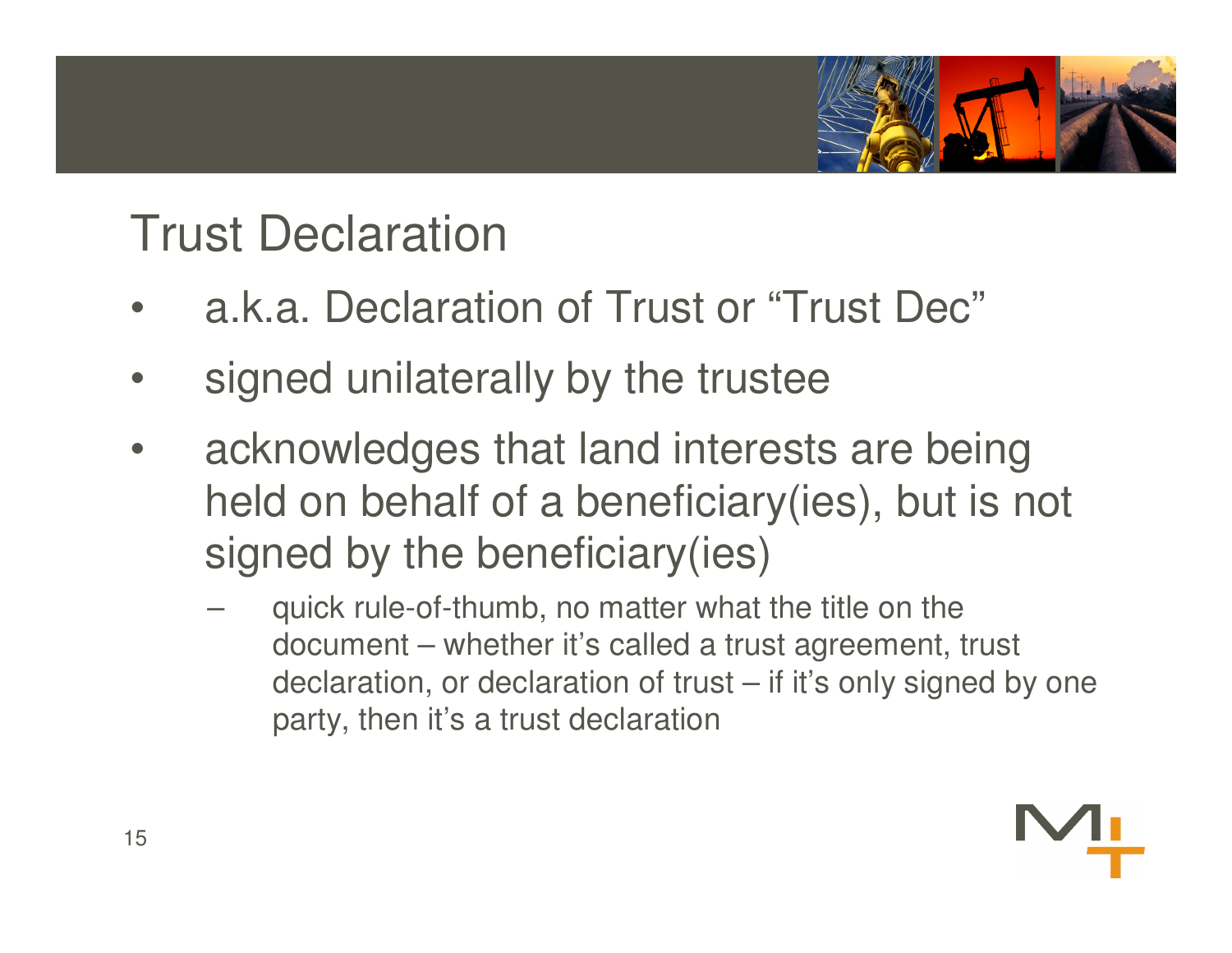

#### Trust Declaration (cont'd)

- • often executed just to have it on related mineral files as a physical flag warning administrators that a trust exists
- • big difference between a trust declaration and a trust agreement is that the trust declaration is *not assignable*
- • when conveying land that is subject to a trust declaration, the assignee who will become the new trustee needs to
	- execute its own declaration, or
	- consider entering into a trust agreement with the beneficiary
- •A&D assisted if these documents are identified in the land system
- if trust declarations are overlooked, a divesting trustee may either •
	- fail to transfer its trust obligation, or
	- inadvertently sell the beneficial interest it doesn't own to a 3<sup>rd</sup> party and later need to amend and adjust the deal

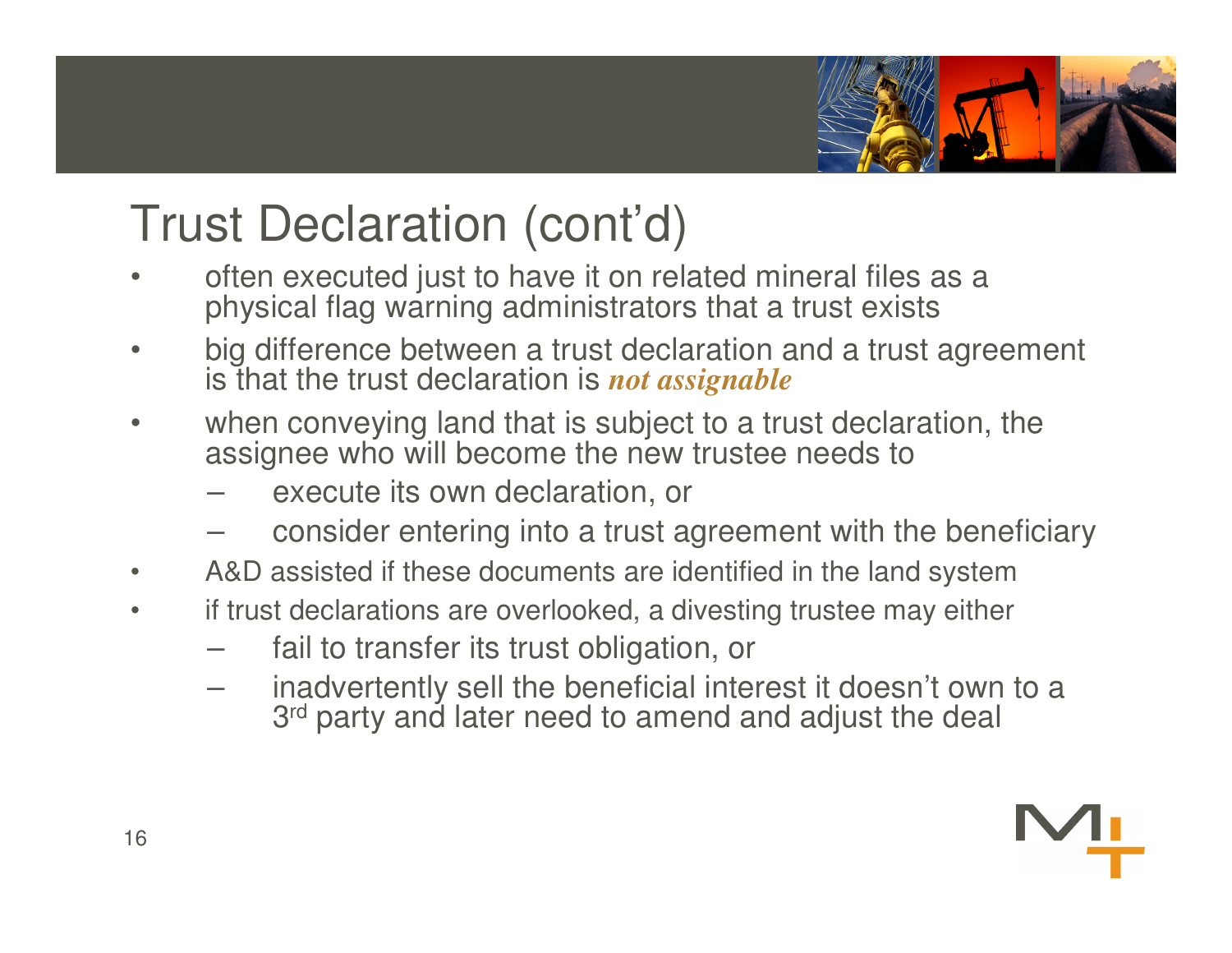

#### Legal Risks

- • trustees must ensure that land records accurately document any beneficial interests to minimize and mitigate potential legal liability
- • especially important where a governing contract includes a ROFR with implied trust for silent partner
- • legal consequences of not documenting the beneficial interest
	- eg. a beneficiary having to defend itself before the ERCB and/or the courts to prove its ownership or entitlement to the underlying beneficial interests
	- beneficiary would have a cause of action in damages against the trustee

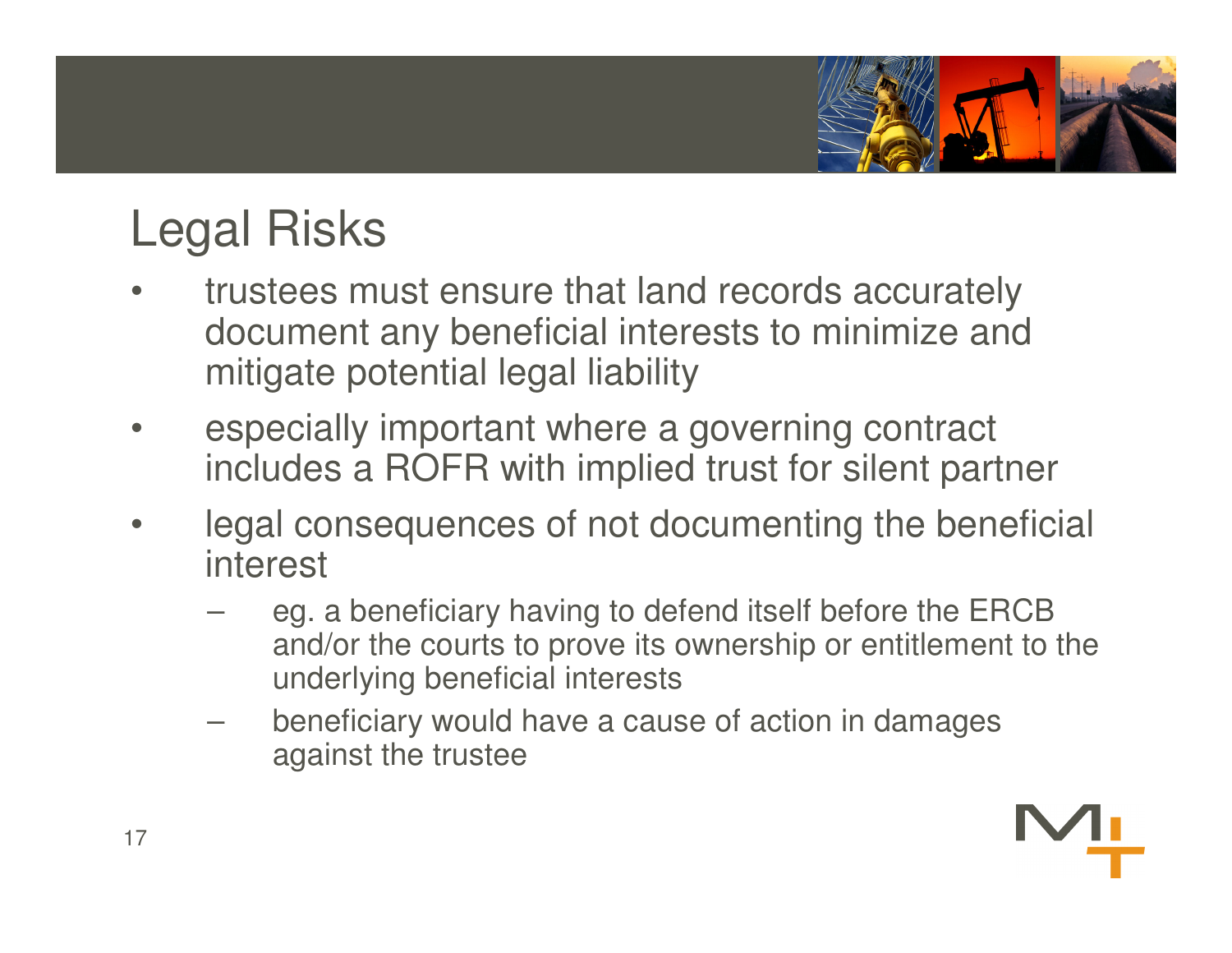

#### Legal Risks (cont'd)

- • eg. a company acquires a trust interest in lands that are subject to royalty payments
- • not aware of its royalty obligations to the trust beneficiaries and overlooks paying the royalty
- • James H. Meek, Jr. Trust v. San Juan Resources Inc., 2005 ABCA 448

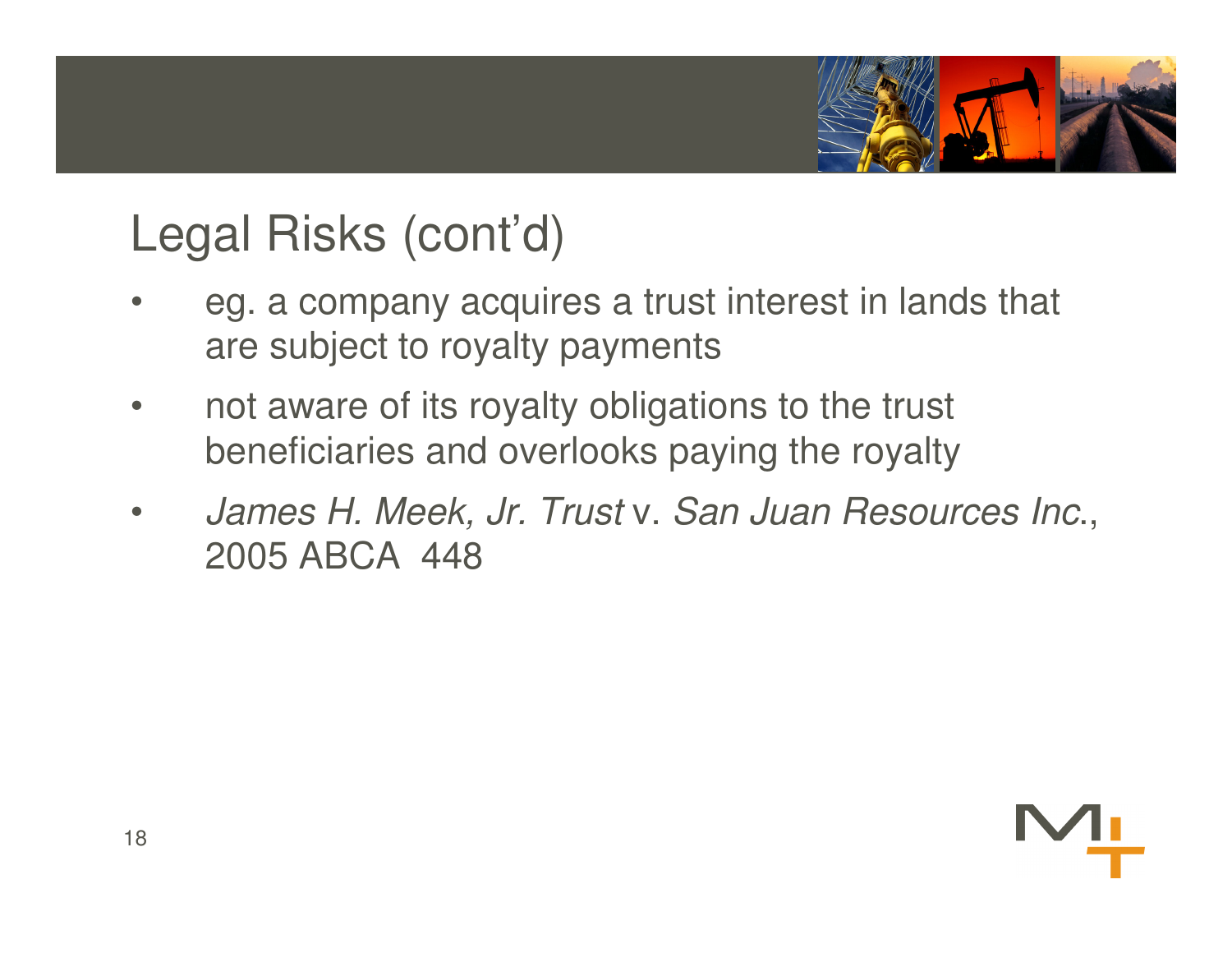

#### Best Practice Tip #1

#### •**use trust agreements**

- •avoid implied trusts
- $\bullet$  document all trust agreements/declarations with separate:
	- physical file
	- file number
	- linked record in the land system
- makes the trust agreement/declaration trackable and reportable•
- • ensures that beneficial interests are properly reflected in the various equity splits/subs in a land system
- ensures that trust interests are scheduled, administered, and •conveyed properly during A&D processes
	- trust agreements that are buried on mineral files are often overlooked

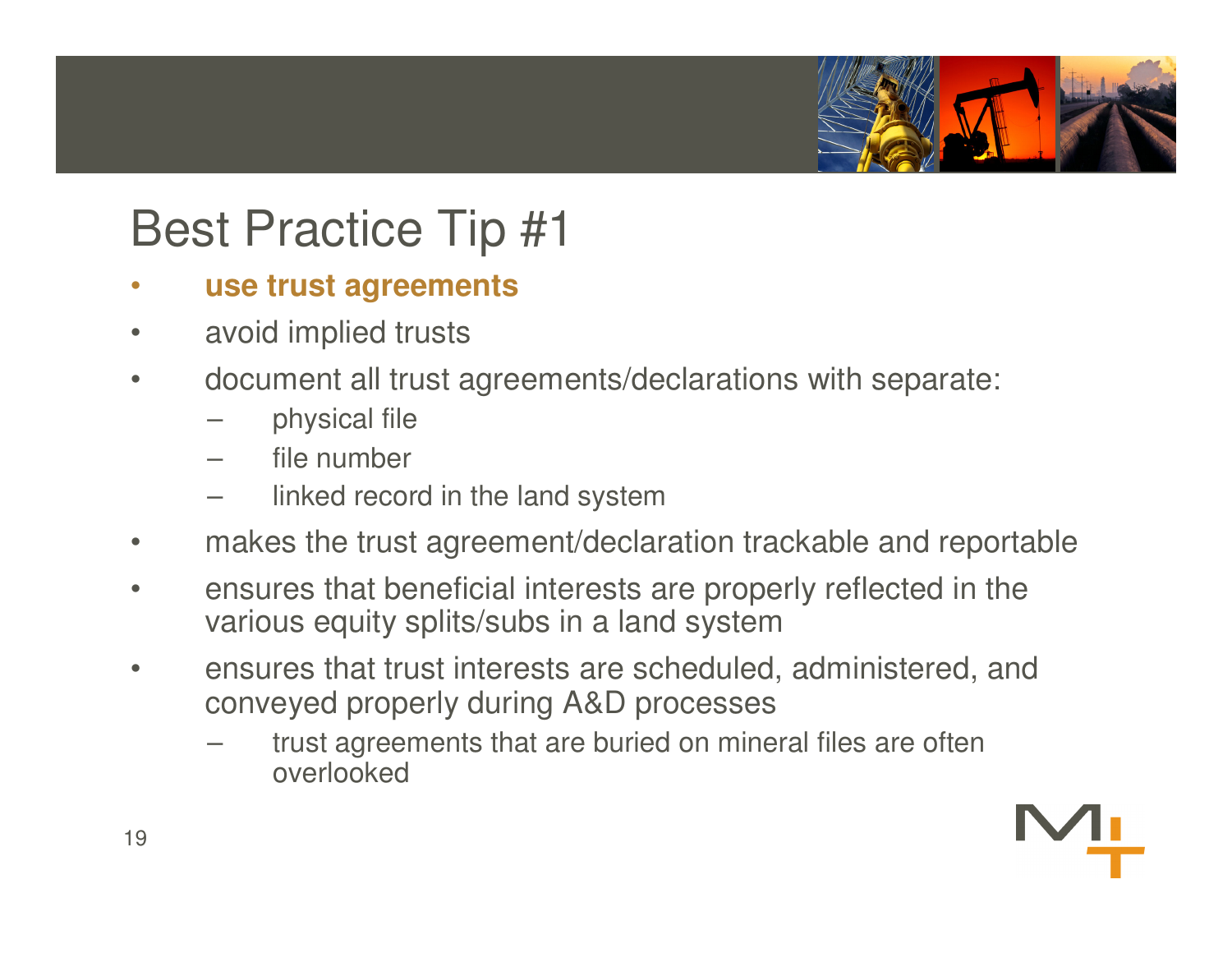

#### Best Practice Tip #2

- **ensure trust agreements are assignable**•
- • application of the 1993 CAPL Assignment Procedure to trust agreements follows the same rules as for any other kind of contract
	- unfortunately, the terms of many trust agreements don't include the 1993 CAPL Assignment Procedure
	- possibly because precedents haven't been updated
- • companies that want to minimize administrative costs are careful to draft trust agreements so they do include the 1993 CAPL Assignment Procedure
	- if all parties agree, amend existing trust agreements to include the 1993 CAPL Assignment Procedure

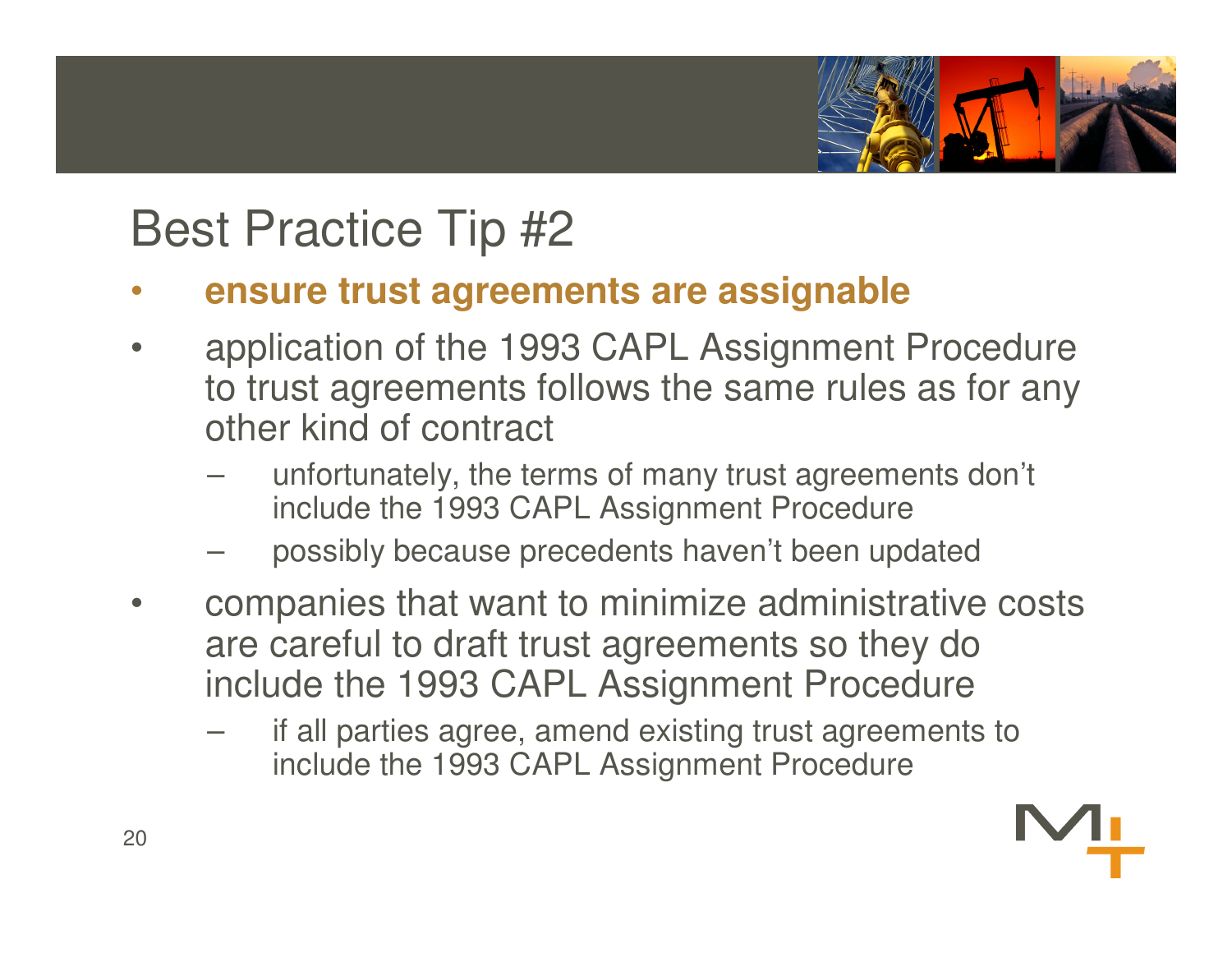

#### Best Practice Tip #3

#### **set-up active trusts**•

- whenever a trust agreement is found on a mineral file an administrator can add value by analyzing it to decide whether or not the trust is active
- active trust agreements should be pulled from the mineral file and set it up in the land system as a separate contract that is related to the mineral interests
	- this really speeds up the A&D conveyancing process because •the trust is no longer a hidden agreement and the trust interest more likely to be reflected correctly on the P&S land schedule
- • inactive trusts
	- don't have the same set-up urgency
	- may still be helpful for them to be trackable in the land system when some land/legal research or accounting query needs to find it